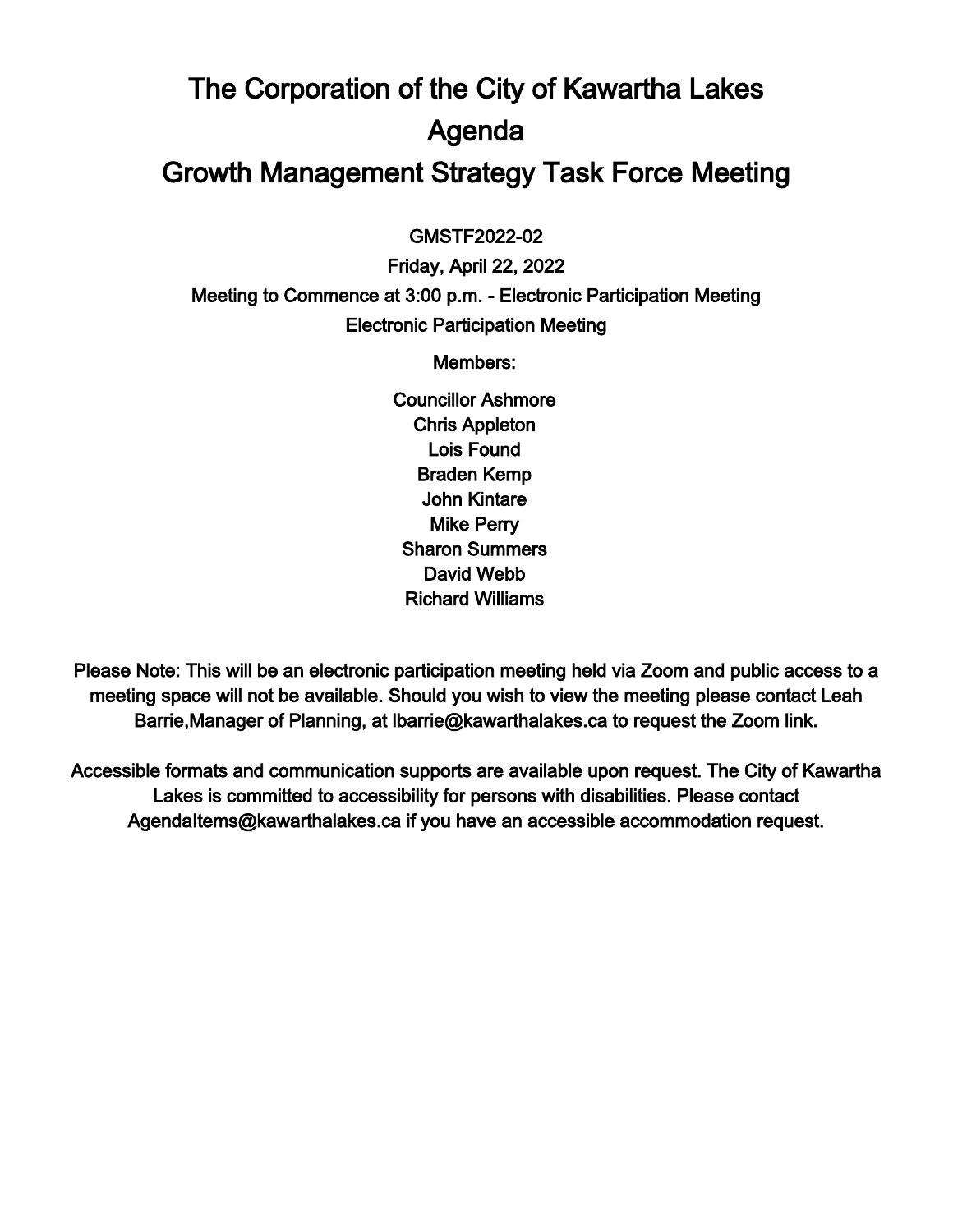|      |                                                                       | Pages    |
|------|-----------------------------------------------------------------------|----------|
| 1.   | <b>Call to Order</b>                                                  |          |
| 2.   | <b>Adoption of Agenda</b>                                             |          |
| 3.   | <b>Declaration of Pecuniary Interest</b>                              |          |
| 4.   | <b>Adoption of Minutes from Previous Meeting</b>                      | $3 - 12$ |
|      | Growth Management Strategy Task Force Meeting, February 14, 2022      |          |
| 5.   | <b>Deputations</b>                                                    |          |
| 6.   | Correspondence                                                        |          |
| 7.   | <b>New Business</b>                                                   |          |
| 7.1. | GMSTF2022-02.7.1                                                      |          |
|      | Discussion on Ministerial Zoning Orders in the City of Kawartha Lakes |          |
| 8.   | <b>Next Meeting</b>                                                   |          |
| 9.   | Adjournment                                                           |          |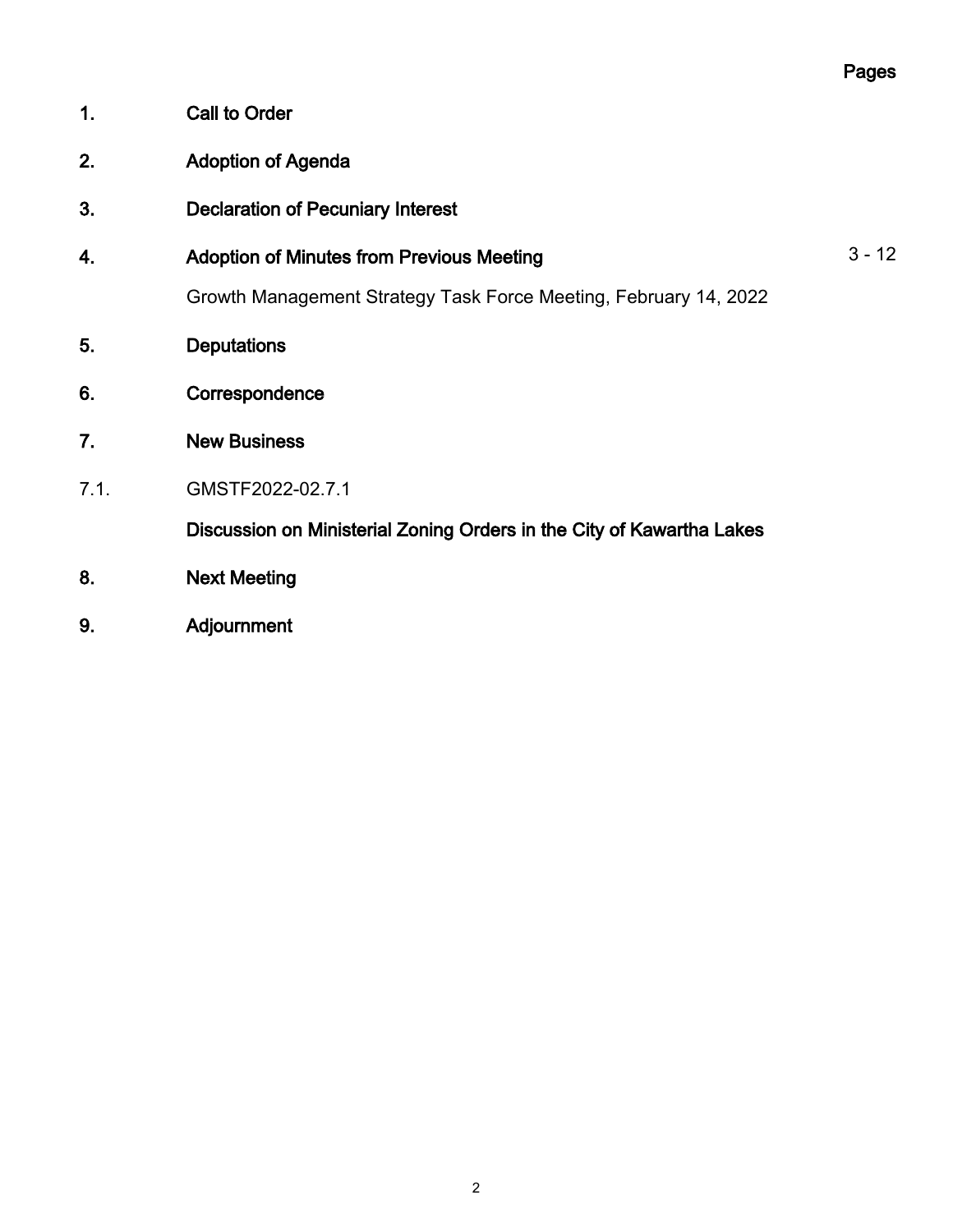# **The Corporation of the City of Kawartha Lakes Minutes**

# **Growth Management Strategy Task Force Meeting**

**GMSTF2022-01 Monday, February 14, 2022 10:00 A.M. Electronic Participation Meeting**

> **Members: Councillor Ashmore Chris Appleton Lois Found Braden Kemp John Kintare Mike Perry Sharon Summers David Webb Richard Williams**

**Accessible formats and communication supports are available upon request. The City of Kawartha Lakes is committed to accessibility for persons with disabilities. Please contact AgendaItems@kawarthalakes.ca if you have an accessible accommodation request.**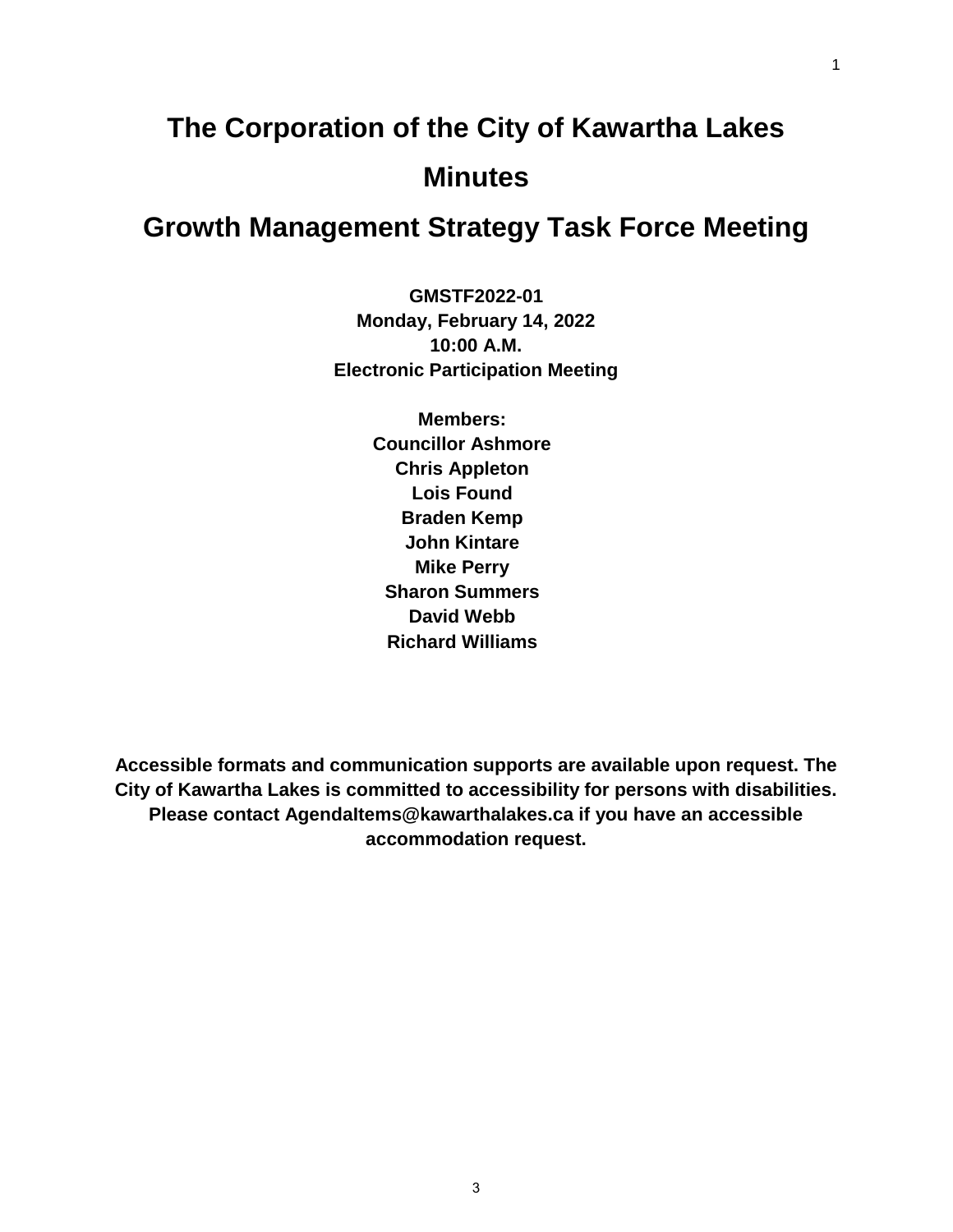#### **1. Call to Order**

Task Force members: Chris Appleton, Lois Found, Braden Kemp, John Kintare, Mike Perry, Sharon Summers, David Webb, Councillor Ashmore. Absent: Richard Williams

Municipal Staff: Leah Barrie, Manager, Planning Division, Rebecca Mustard, Manager, Economic Development, Nancy Ord, Administrative Assistant

Consultants: Jamie Cook and Shaila Taku, Watson & Associates Economists Ltd., Rory Baksh and Kelly Martel, Dillon Consulting Limited.

The February 14, 2022 Growth Management Strategy Task Force meeting was called to order at 10:00 a.m. by Chair David Webb.

#### **2. Appointment of Chair**

After summary of position details/responsibilities, Leah Barrie called for nominations for the position of Chair of the Growth Management Strategy Task Force.

Chris Appleton nominated David Webb. Mike Perry seconded the nomination. David Webb accepted the nomination to stand as Chair.

### **GMS2022-001 Moved By** C. Appleton **Seconded By** M. Perry

**That** David Webb be appointed as Chair of the Growth Management Strategy Task Force.

#### **Carried**

#### **3. Appointment of Vice-Chair**

Leah Barrie called for nominations for the position of Vice Chair of the Growth Management Strategy Task Force.

David Webb nominated Braden Kemp. Lois Found seconded the nomination. Braden Kemp accepted the nomination to stand as Vice-Chair.

**GMS2022-002 Moved By** D. Webb **Seconded By** L. Found

**That** Braden Kemp be appointed as Vice Chair of the Growth Management Strategy Task Force.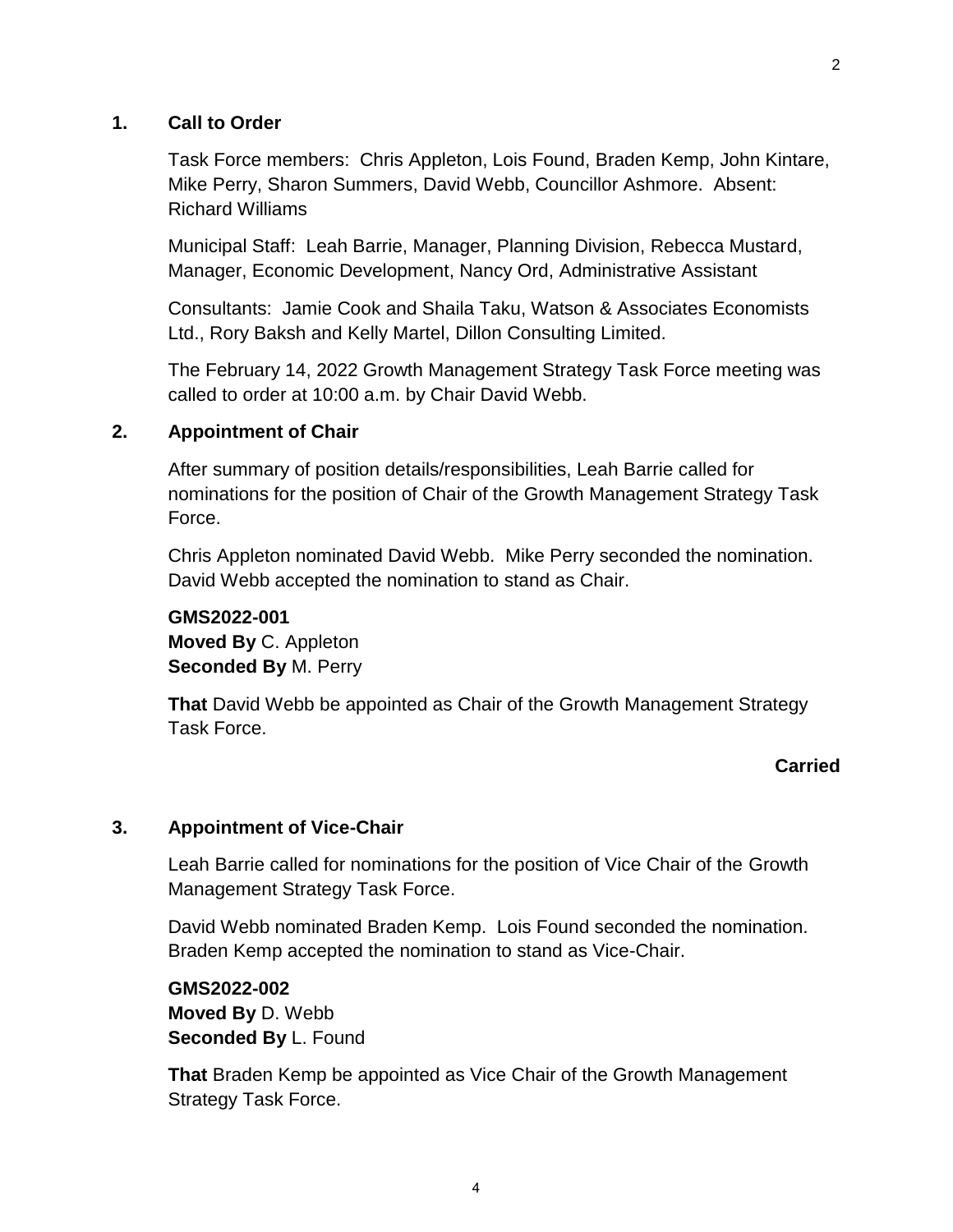#### **Carried**

#### **4. Adoption of Agenda**

The Chair recommended the Agenda be modified should time permit, to receive an update on the Official Plan appeals at the Ontario Land Tribunal as they relate to the Growth Management Strategy; and, to table a discussion on the Province's recent release of the Housing Affordability Task Force Report. The Chair also recommended an additional meeting should insufficient time be available.

**GMS2022-003 Moved By** M. Perry **Seconded By** L. Found

**That** the Agenda be adopted.

#### **5. Declaration of Pecuniary Interest**

There were no declarations of pecuniary interest disclosed.

#### **6. Adoption of Minutes from Previous Meeting**

# **Growth Management Strategy Task Force Meeting, October 14, 2021 Growth Management Strategy Task Force Meeting, November 30, 2021**

The Minutes of the October 14, 2021 and November 30, 2021 Growth Management Strategy Task Force Meetings were received. No issues were raised.

**GMS2022-004 Moved By** C. Appleton **Seconded By** S. Summers

**That** the Minutes of the October 14, 2021 Growth Management Strategy Task Force Meeting be adopted.

**Carried**

**GMS2022-005 Moved By** C. Appleton **Seconded By** B. Kemp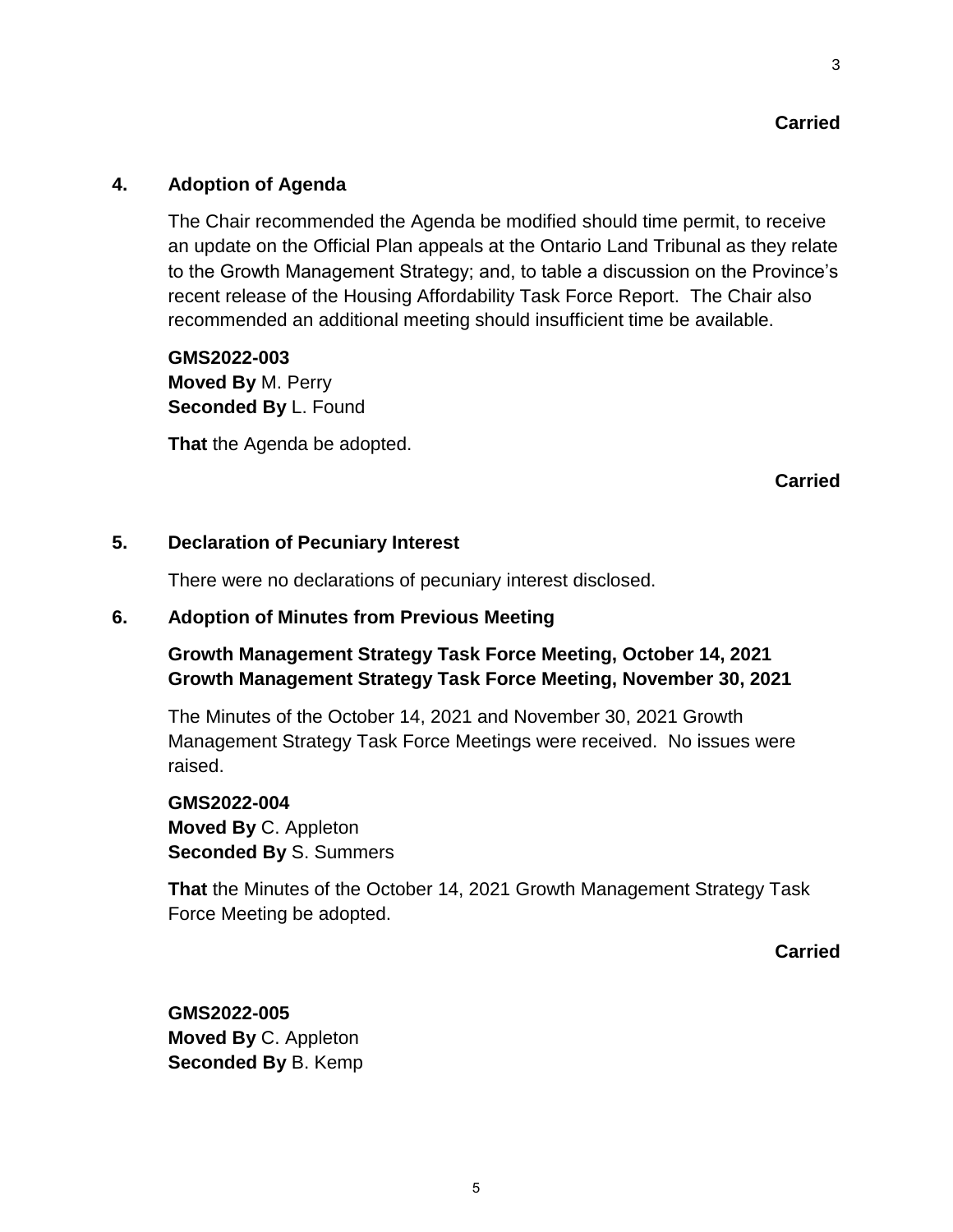**That** the minutes of the November 30, 2021 Growth Management Strategy Task Force Meeting be adopted.

**Carried**

#### **7. Deputations**

There were no deputations presented.

#### **8. Correspondence**

There was no correspondence presented.

#### **9. New Business**

9.1 GMSTS2022-01.9.1

# **Introduction of Draft Discussion Paper and Outline of Questions for Discussion**

The Chair opened the discussion noting that some members had already provided comments on the Draft Discussion Paper by e-mail.

The Consultant provided an overview of the preparation of the Draft Discussion Paper highlighting its purpose, the issues facing the City and pointing to the following:

- The need to integrate economic, social and environmental sustainability in the GMS.
- Natural heritage as a key asset and its protection an essential element in the City's overall prosperity.
- Definition of growth management and the Provincial and local Official Plan policy framework of the GMS.
- The need to emphasize Kawartha Lakes in the broader context of the fastgrowing Greater Golden Horseshoe, to understand the City's opportunities for growth and its position in the regional profile.
- An objective of the GMS is not to constrain growth but to ensure local interests, opportunities and nuances guide the implementation of the Provincial allocations.

The Consultant referred to broad Growth Management themes/points including:

• Where and how to accommodate growth.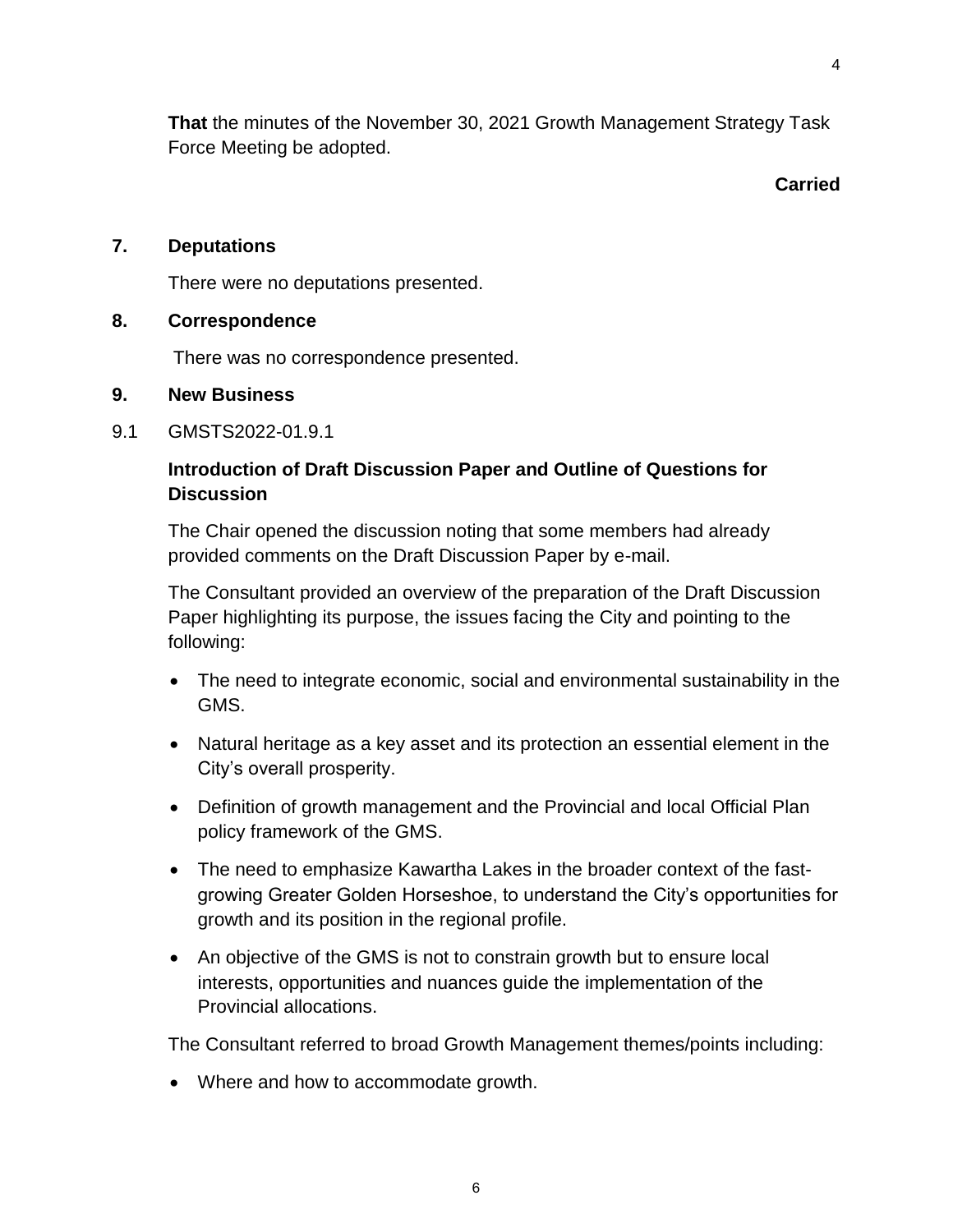- Ongoing efforts to understand the effect of two large Minister's Zoning Orders on the GMS.
- Planning for a variety of demographic groups including aging populations, empty nesters, millennials, Generation Z, first-time homebuyers.
- Economic change and providing opportunities for clusters of growth.
- While the GMS focuses on the urban system, it acknowledges the importance of the rural system. The GMS will form the basis for the Official Plan review of rural polices, promotion of the tourism sector, balancing environmental sustainability with economic growth and protection of the natural environment.
- Infrastructure alignment will focus growth.
- Measuring and monitoring targets in the GMS relating to intensification, growth allocation, growth rates, social economic indicators and canvassing lessons learned from other municipalities.

The Draft Discussion Paper would be followed by two technical reports:

- Technical Report #1 Growth Analysis
- Technical Report #2 Urban Land Needs and Policy Recommendations Report

# 9.2 GMSTF2022-01.9.2

# **Question One: Key Messages/Narrative**

Does the discussion paper encapsulate the key messages/narrative that has been discussed to date between the Task Force, the City and the Consultant Team, as well as the supplementary information that has been provided by the Task Force and shared on the Task Force "Jump In" Page?

The Chair read Question One from the Agenda: **Key messages/narrative** and the following Task Force comments were provided:

- The document reads well, is a good report with lots of information and lays out in detail the Provincial/local policy framework for the GMS.
- Population growth in all areas must increase due to Federal and Provincial mandates and Kawartha Lakes may not have a choice in the numbers assigned in its allocation.
- Detail on the GMS process and reference to the Task Force's role should be added.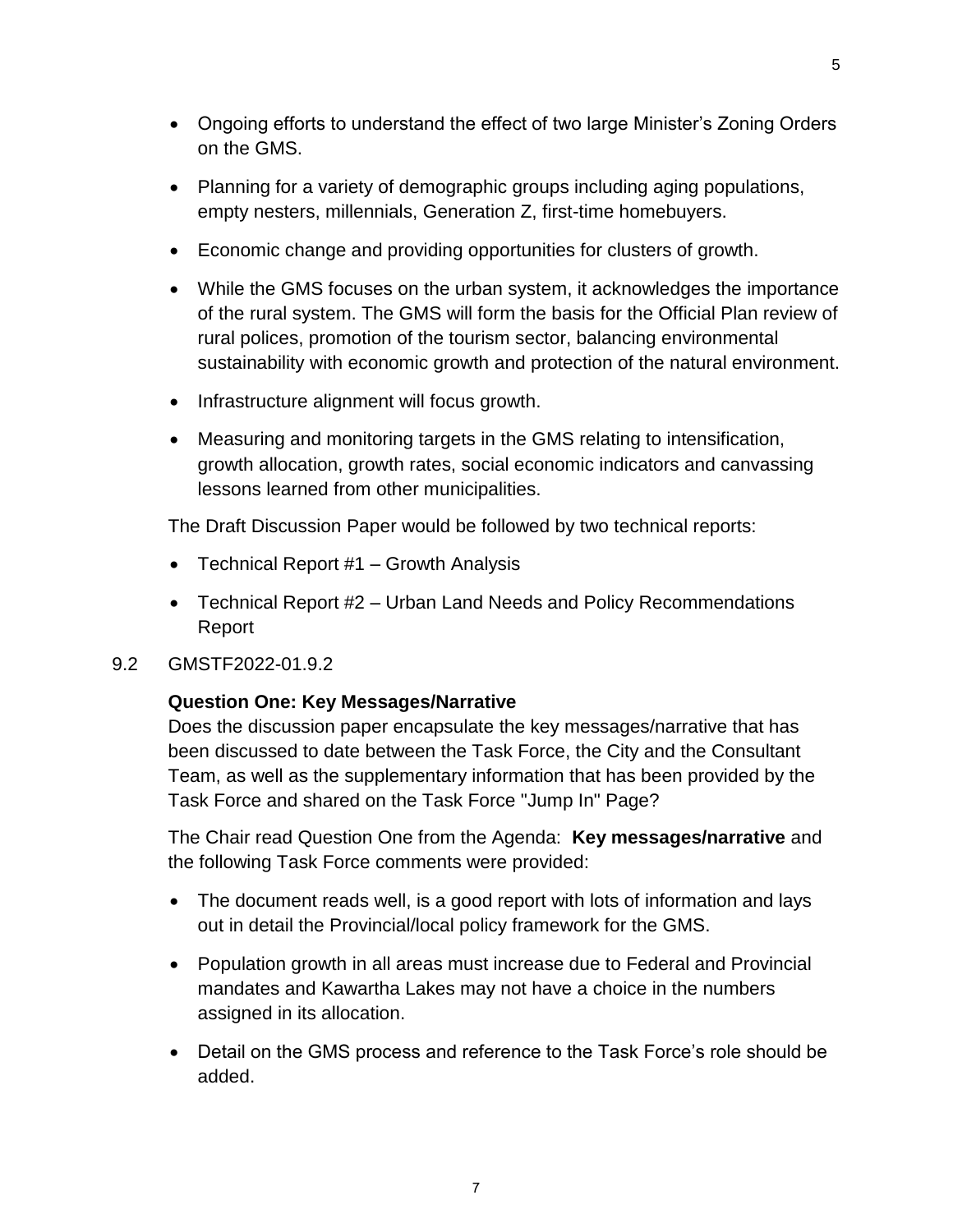- At what stage should public input occur? Members noted a need to ask for input now as well as following release of the Draft Discussion Paper to frame public discussion. The Task Force's role in representing the community and providing public input was acknowledged and comment added on efforts throughout the GMS to encourage public input. Alternate and additional means were encouraged to be considered noting the JumpIn website may not be sufficiently user friendly.
- Modifications to place environmental sustainability as a first consideration and a driving focus for all elements of the Discussion Paper. This approach was supported by several Task Force members acknowledging that "balancing the environment with growth" is an antiquated view, that the environment is a driver of economic growth and its sustainability is also a moral issue.
- Recommendation that a project update presentation be delivered to City Council. The GMS Project schedule includes several presentations to City Council.
- Section 4.1.8 of the Draft Discussion Paper is missing reference to climate change and the Healthy Community Plan, an issue affecting a range of growth related topics.
- The City's Rural Zoning By-law Consolidation project is a companion document to the GMS and includes protective rural and environmental regulations such as a 30.0-metre shoreline setback. Three public open houses have been scheduled between 6:30 and 8:30 p.m. on March 1<sup>st</sup>, 3<sup>rd</sup> and 9<sup>th</sup> for the Rural Zoning By-law Consolidation project.
- An innovative strategy to address negative environmental affects on international vacation travel due to oil/gas consumption may include encouraging Kawartha Lakes as a local travel/vacation destination. Reference was made to "teleworkers" who can work anywhere as another source for economic development in the same manner.
- The cover of the Draft Discussion Paper should not just have a picture of Lindsay but include photos that represent the entire municipality.
- The Discussion Paper should make links to other related projects underway by the City.
- Clarification was sought on the relationship between growth and taxation. The Consultant indicated the scope of the GMS does not include a detailed technical review of taxation/growth. They are aware of concurrent projects relating to housing, infrastructure and economic development. The question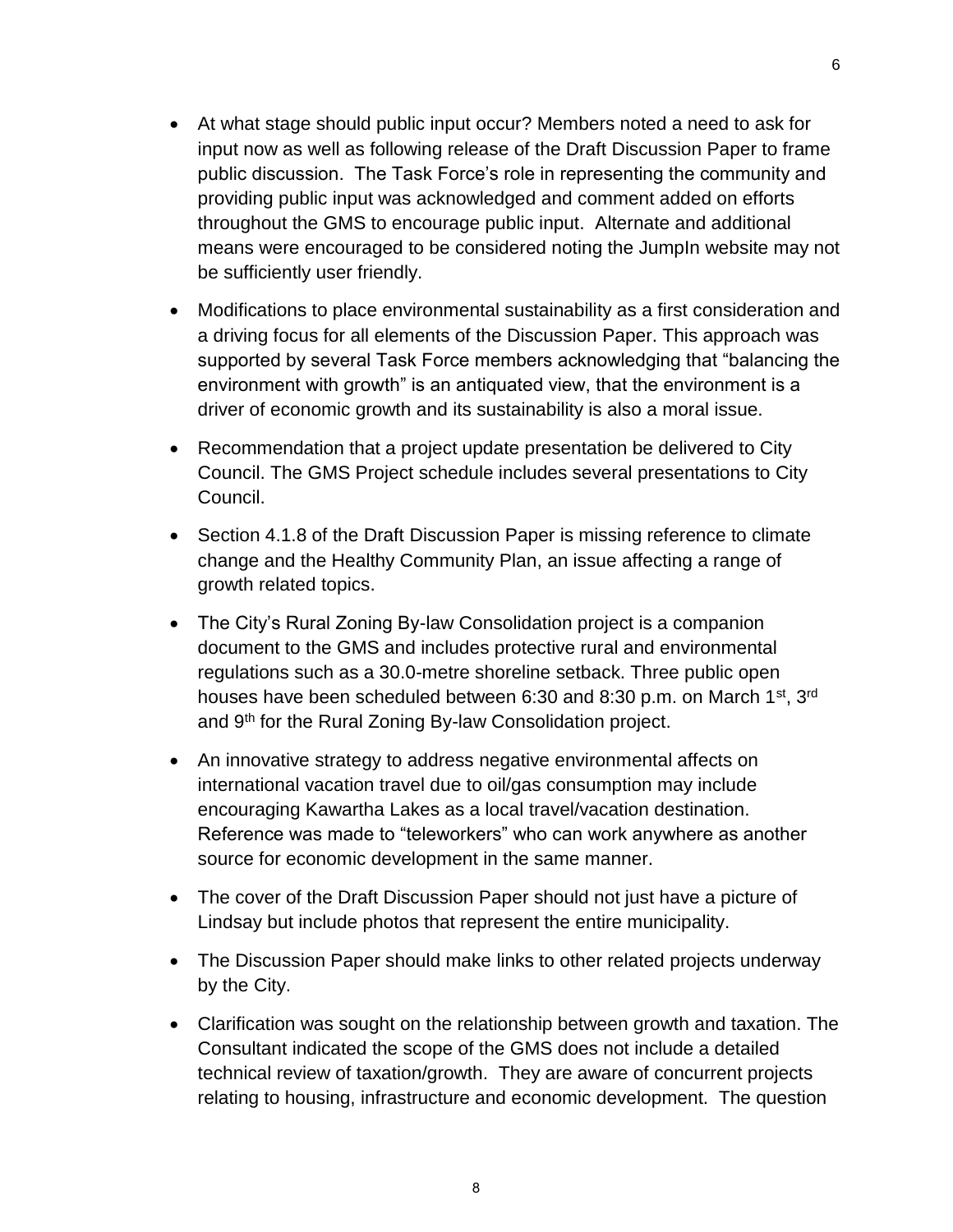is addressed during budget discussions but more detail is needed to understand tax revenue and costs/benefits of new development. Action: add links to other City projects as part of the GMS project Jump In page. The internal staff Technical Advisory Committee is a resource to the GMS project that is intended to ensure the GMS aligns with and informs other municipal work and divisions.

- Consideration for policies to encourage immigration to meet the Province's growth allocations and the need to provide a balance of housing type and tenure options that reflect the Provincial Policy Statement and the Official Plan. Some discussion followed on the traditional construction of detached single housing by the building industry and that recent history/housing demand suggests other forms of housing would be successful. The Consultant clarified the GMS would set out population growth targets and that specific targets by housing type and tenure are beyond the scope of the GMS. The Official Plan review that will follow the GMS is an opportunity to set targets for housing tenure/type.
- Discussion should be had with school boards, hospitals and medical organizations in considering housing and modern needs such as working from home. The consultants have prepared a draft Communications Plan to guide project work and obtain other stakeholder and agency input.
- The Final Discussion Paper should make reference to comments raised in this meeting and mention issues such as rural transportation, health care and child care as supports to and a means to manage growth when it occurs.

#### 9.3 GMSTF2022-01.9.3

#### **Question Two: Gaps in Content**

Are there potential gaps in the content of the discussion paper with respect to the Growth Management Strategy purpose, process or key themes discussed?

The Chair read the question and acknowledged it had been addressed by many of the comments above. Additional comments were added:

- Missing are lessons learned from the last GMS and commentary on how the City did.
- Should rising housing prices form part of the GMS?
- Clarification of the proposed Flato Development adjacent to Lindsay and the extent of commitment from developers to provide lower cost housing. Discussion of challenges to ensuring construction of lower income housing given the typical phasing of large developments and revisions often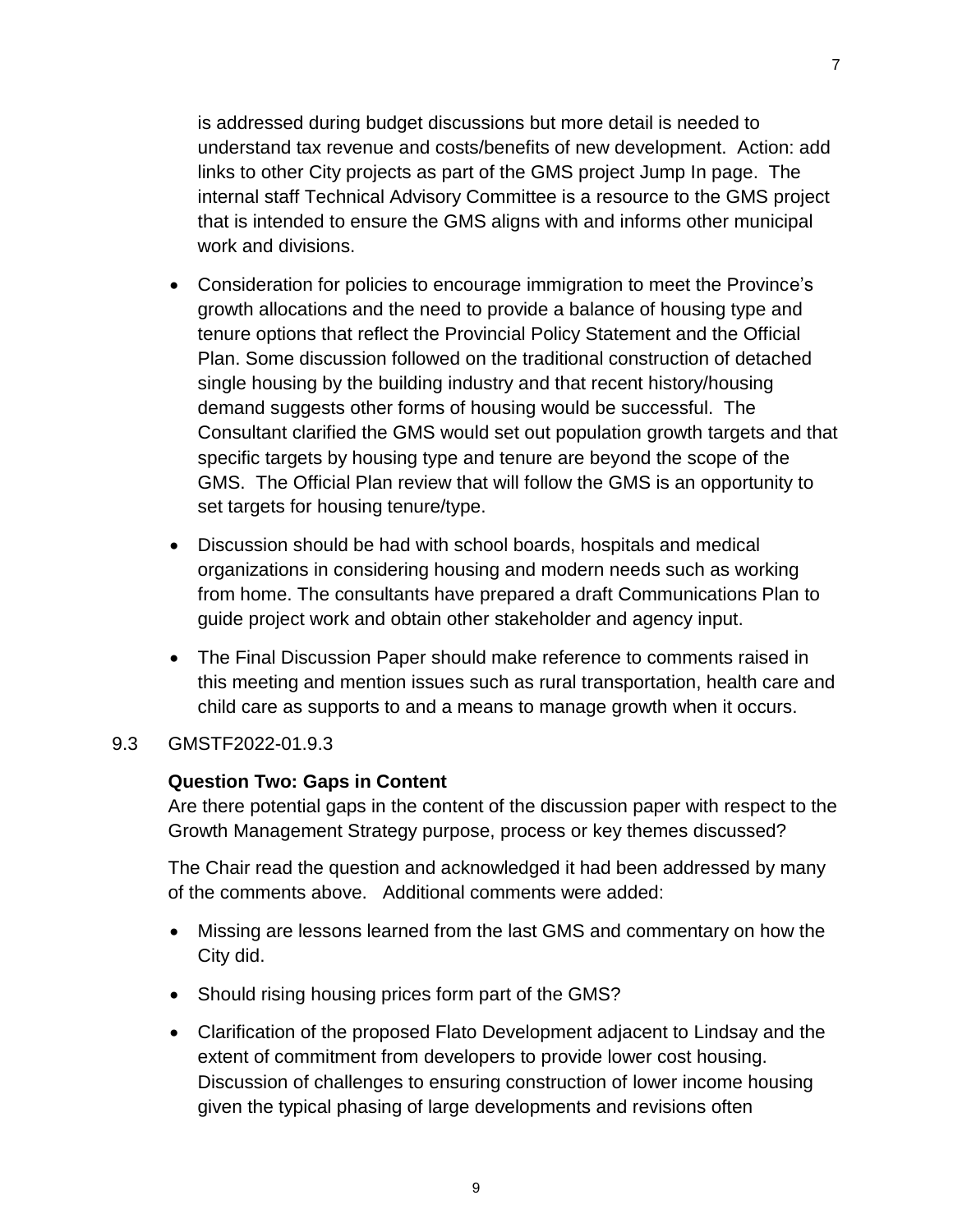requested over time due to market and other influences. An option may be to include specific targets in the Official Plan rather than goals.

- With regard to comment on how long it takes to prepare an Official Plan: Kawartha Lakes' circumstances are unique as a result of amalgamation, appeals that have lasted since 2012 and frequently changing Provincial Policies. The City with its consultants are actively pursuing resolution of OP appeals. Staffing and budgetary constraints also impact updates to Official Plans.
- The Chair suggested the Task Force recommend to City Council that: the Official Plan be reviewed within each Council's term; that measurement indicators be added to the GMS and that Minister's Zoning Orders not be encouraged.
- Concern about the number of MZOs approved recently in Ontario. The Consultant noted the housing unit numbers of the existing MZOs in Kawartha Lakes will be incorporated into the GMS in light of their status superseding local planning documents. Careful determination of the effect of the MZOs in Kawartha Lakes is under review.
- The GMS acknowledge the increased need for services and housing for an aging population and other types of workers.
- Does the Land Needs Assessment involve discussion with property owners since some owners may not want to be included within the urban area for future development. Moving of settlement area boundaries would occur as part of the Official Plan update process and would include a statutory public process for property owner and public input.
- Consideration be given to the effects of seasonal homes being converted to year-round occupancy and the need for permanency standards.

#### 9.4 GMSTF2022-01.9.4

#### **Question Three: Emphasis on Components**

Are there specific components of the discussion paper where more or less emphasis is required or if the order of information provided needs to be reorganized?

The Chair indicated this question has been addressed during the above discussions.

9.5 GMSTF2022-01.9.5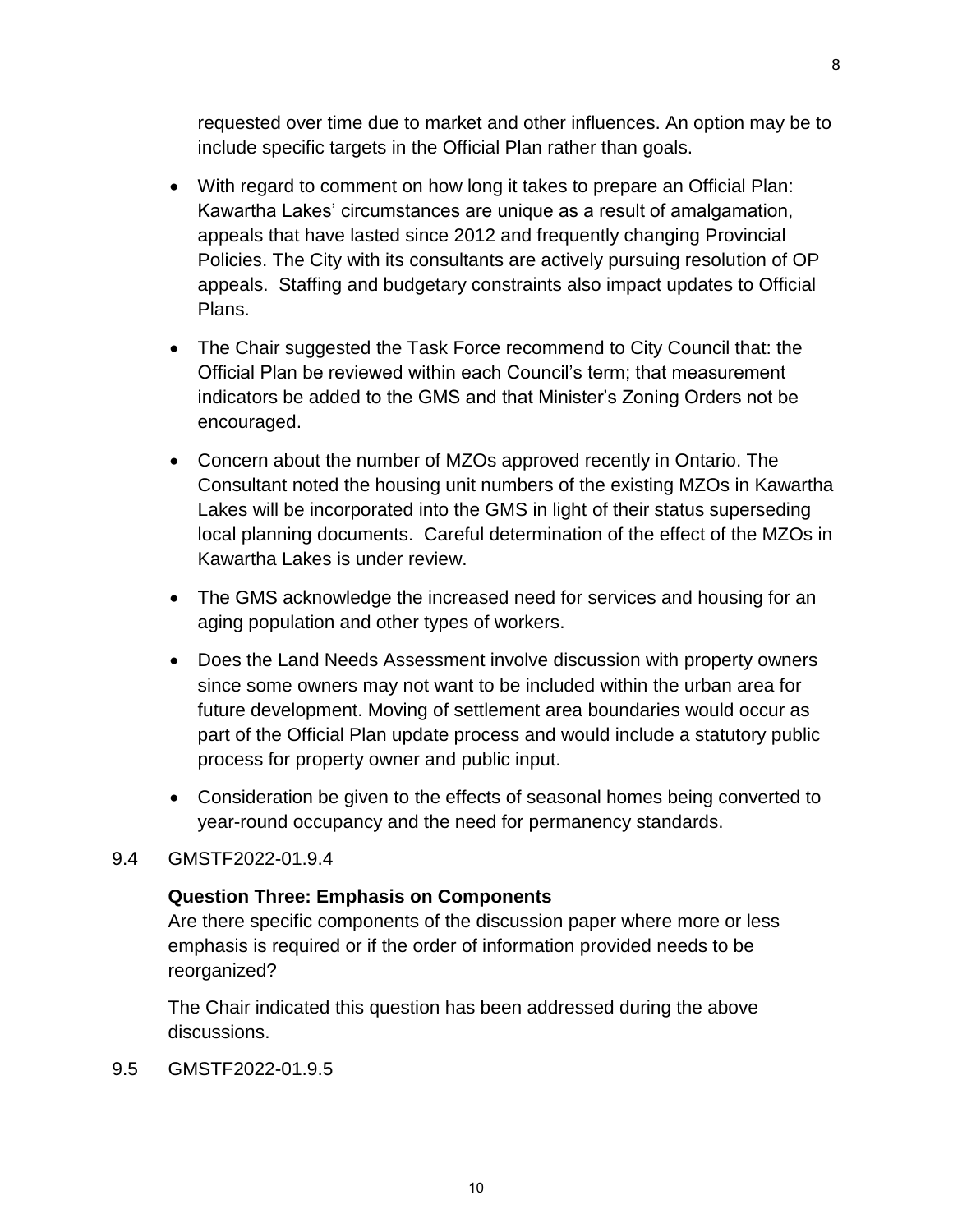#### **Question Four: Technical Components**

Are there any questions regarding the technical components presented in this discussion paper? Are any clarifications needed on the aspects discussed?

The Chair indicated this question had been addressed during the above discussions.

#### **10. GMS Project Schedule**

A slide of the Project Schedule was presented indicating achievement of Phase 1.8, Task Force Meeting # 3 to discuss the Draft Discussion Paper. The following phases/meeting dates were noted:

- March 2022 Task Force meeting to discuss the Work Plan and the technical work underway.
- June 2022 Item 2.2 Working through the Technical Work
- June 2022 loosely targeted for Council presentation to wrap up Phase 1 and foundational efforts.

Discussion followed on the outreach strategy, inclusion of technical details and ensuring the Task Force input is validated. The Jump In site is intended to remain open-ended to encourage outreach at various intervals. While the Task Force are proxies for the broader community, other opportunities for public input are being considered including quick polls, discussion pages, structured Q and As and ensuring a forum is kept live for landowner input. Planning Division staff have been tracking interest from landowners wanting inclusion in settlement areas and notification will be provided to encourage their involvement throughout the project.

The Chair recommended further discussion on outreach and the Task Force's role at the next GMS Task Force meeting.

#### **11. Next Steps**

The Consultant will proceed to review and complete the Discussion Paper for release by April 2022. Any remaining comment from the Task Force on the Draft Discussion paper is to be submitted to Leah Barrie or added to the Jump In site by Friday, February 18, 2022.

The Consultant indicated the key items raised in today's Task Force meeting would be included in a revised Discussion Paper particularly noting the emphasis on the environment and natural heritage as well as a number of other points raised in the minutes. The revised Discussion Paper will be circulated to Leah Barrie for final review by the City and Task Force.